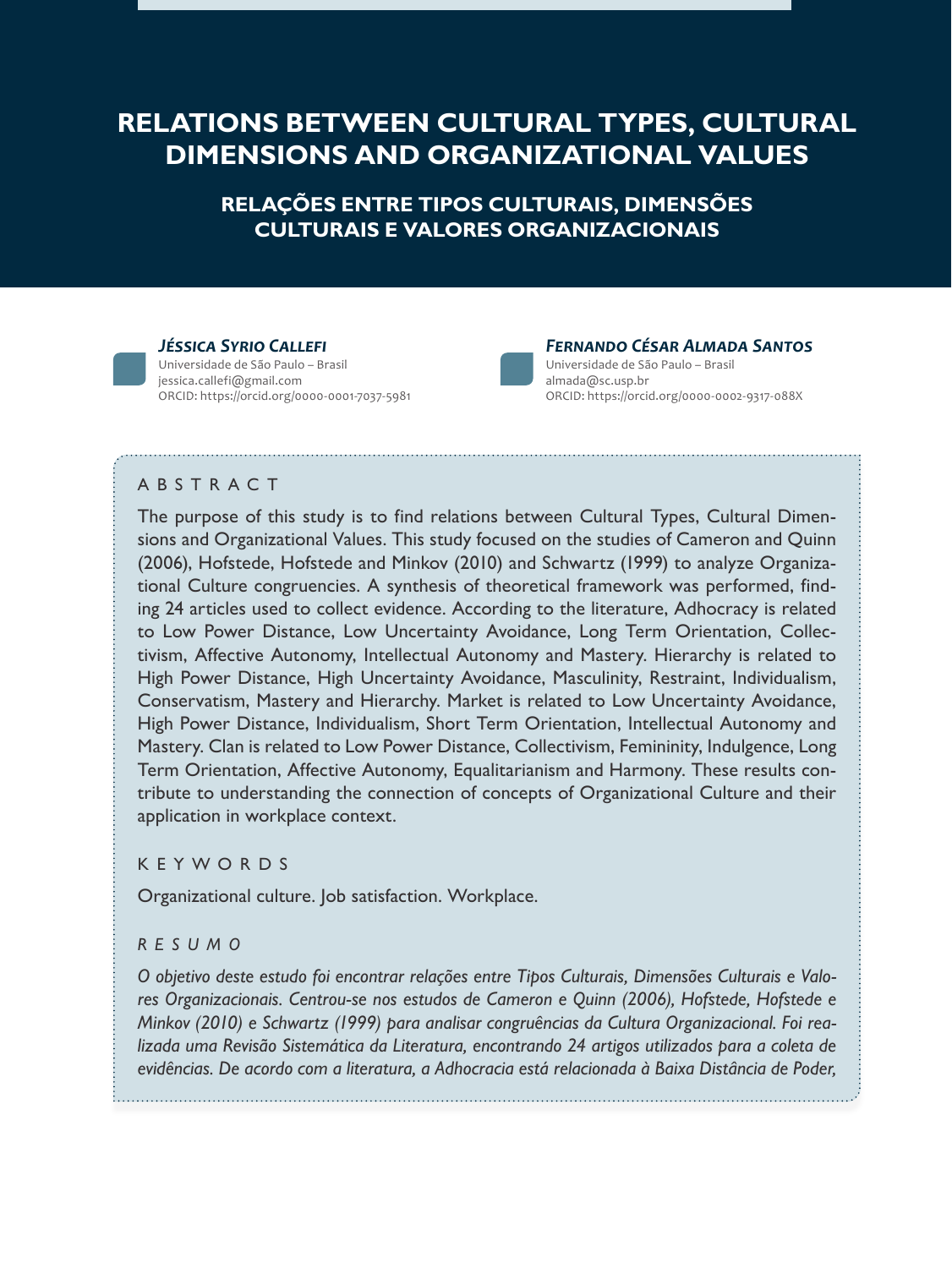*Baixa Aversão a Incerteza, Orientação de Longo Prazo, Coletivismo, Autonomia Afetiva, Autonomia Intelectual e Maestria. Hierarquia está relacionada à Alta Distância do Poder, Alta Aversão a Incerteza, Masculinidade, Restrição, Individualismo, Conservadorismo, Maestria e Hierarquia. O mercado está relacionado à Baixa Aversão a Incerteza, Alta Distância do Poder, Individualismo, Orientação de Curto Prazo, Autonomia Intelectual e Domínio. Clã está relacionado a Baixa Distância do Poder, Coletivismo, Feminilidade, Indulgência, Orientação de Longo Prazo, Autonomia Afetiva, Igualitarismo e Harmonia. Esses resultados contribuem para a compreensão da conexão dos conceitos de Cultura Organizacional e sua aplicação no contexto de trabalho.*

#### *PALAVRAS-CHAVE*

*Cultura organizacional. Satisfação no trabalho. Local de trabalho.*

### **INTRODUCTION**

Understanding Organizational Culture is mandatory for organizations because interpreting culture is one of the best ways to comprehend managerial and organizational aspects, as well as the meanings of its members' actions (ALVESSON, 2002). The theme of Organizational Culture is still widely used and several studies continue to emerge.

Due to the very large number of theories within the theme of Organizational Culture, this study aims to find congruencies between the studies of Cameron and Quinn (2006), Hofstede, Hofstede and Minkov (2010) and Schwartz (1999).

It is argued that related typologies can help managers understand current cultural characteristics for making better decisions in contemplating organizational goals. Indeed, Hofstede (1998) warns that managers do not fully understand the complexity of the entire organization and make decisions only based on their limited views. Thus, understandings within this

theme can bring contributions to the management field.

### **ORGANIZATIONAL CULTURE**

Organizational Culture can be expressed as a set of values, beliefs, rituals, and norms adopted by an organization (SCHEIN, 2009). Moreover, it can be treated as a cultural phenomenon related to history and traditions, since there is the sharing of understandings, beliefs, knowledge and other intangibles by group members (ALVESSON, 2002). It is noteworthy that the perspective of Organizational Culture may vary according to the researcher's understanding of culture (SCHEIN, 1996). Therefore, cultural interpretation "calls for careful reflection and self-critique of one's own cultural bias and different concepts of culture" (ALVESSON, 2002, p. 15).

Artifacts, supporting values and basic assumptions of the organization has to be considered to comprehend Organizational Culture (SCHEIN, 2009). Artifacts are the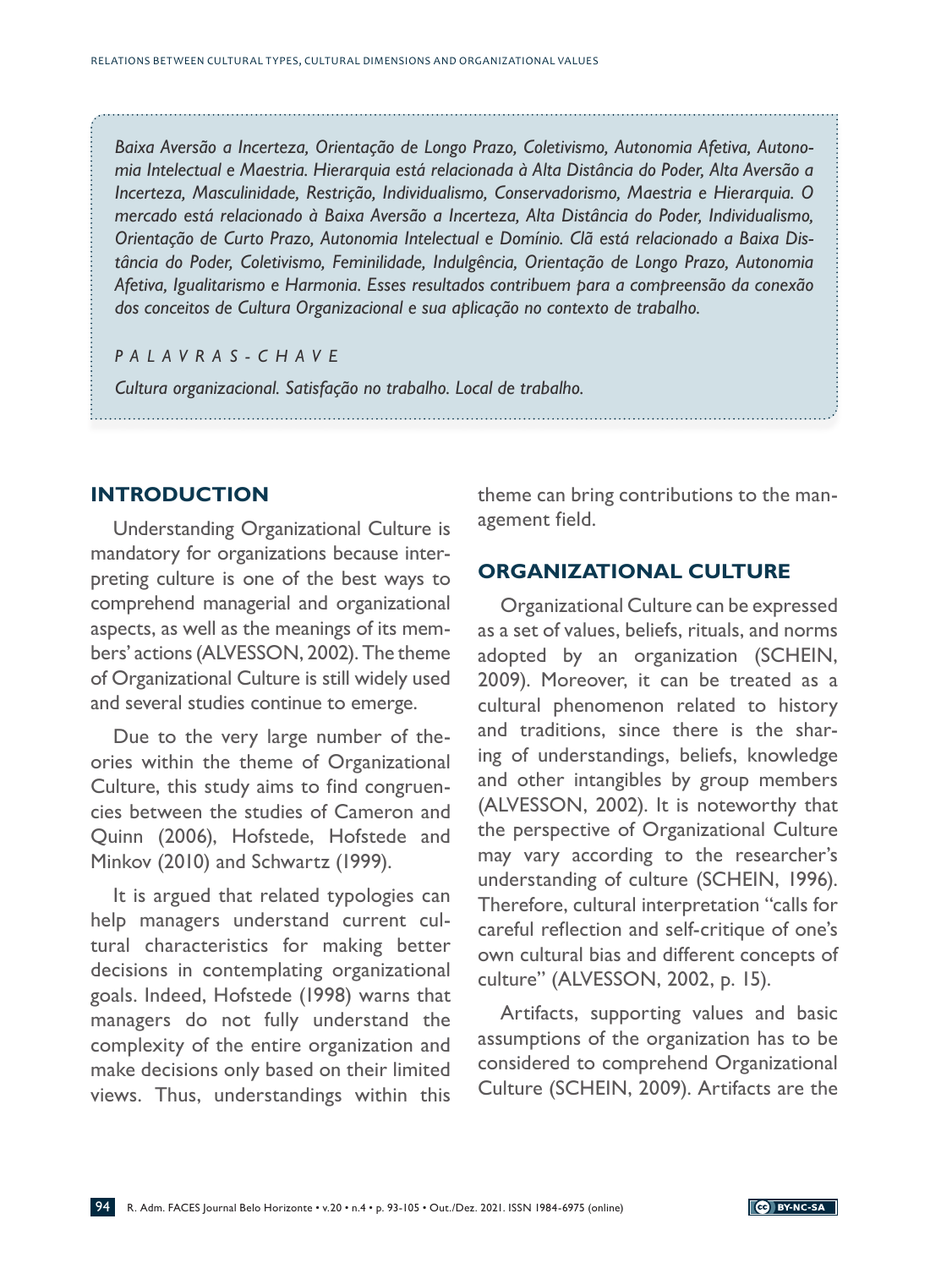most visible part of the organization; they are on a superficial level and are easy to understand, relating the organization to symbols, traditions, and stories. Understanding the values of support requires a little more depth in the Organizational Culture to unveil the values that members and the company share. Observing the values of individuals who work within an organization is a widely used technique which enables measuring and explaining workers' motivations, attitudes and behaviors (SCHWARTZ, 2006).

However, it is difficult to find instruments which are capable of systematically measuring employees' perceptions of values concerning the company (TAMAYO; GONDIM, 1996). The basic assumptions are even more difficult to observe and decipher, which are like the unconscious mind of the organization and can explain the values rooted in the organization, including thoughts, feelings, and perceptions shared by members and considered unquestionable (SCHEIN, 2009). Edwards and Cable (2009) define values as general beliefs about normatively desirable behaviors. The intangibles of Organizational Culture, or the basic assumptions, are holistic, intersubjective, and request emotional rather than strictly rational and analytical understanding; it is emphasized that they are at a deeper level and more difficult to understand and quantify (ALVESSON, 2002).

The leader is the most important figure for the formation and maintenance of Organizational Culture (SCHEIN, 2009). Rozika, Dharma and Sitorus (2018, p. 121)

argue that "Leaders, therefore, have moral responsibilities to provide a satisfactory work environment for employees and they feel confident that satisfied workers make positive contribution in terms of higher productivity, higher quality of products and services and less waste to the organization". It is possible to perceive how culture has been built, inserted and manipulated when a member inserts some element of culture into the organization (SCHEIN, 2009, p. 1). This is because they are able to impose their own values and assumptions on the group by starting out as leaders.

Schein (2009) argues that leaders deploy and transmit the culture using primary mechanisms, for which the immediate responses are given to the events that surround and form the company. For example, in recruitment and selection, the leader will probably hire those who share the same values as he or she, and will distribute rewards, make promotions, and fire those according to what he/she considers best for their organization. Also, there are secondary or maintenance mechanisms which refer to decisions that influence, albeit indirectly, the Organizational Culture. Furthermore, legends and myths about important events and people, formal statements about the company's philosophy, beliefs and status, and even the type of organizational structure implemented. Moreover, the way the leader communicates influences the engagement and trust of professionals (MENG; BERGER, 2019).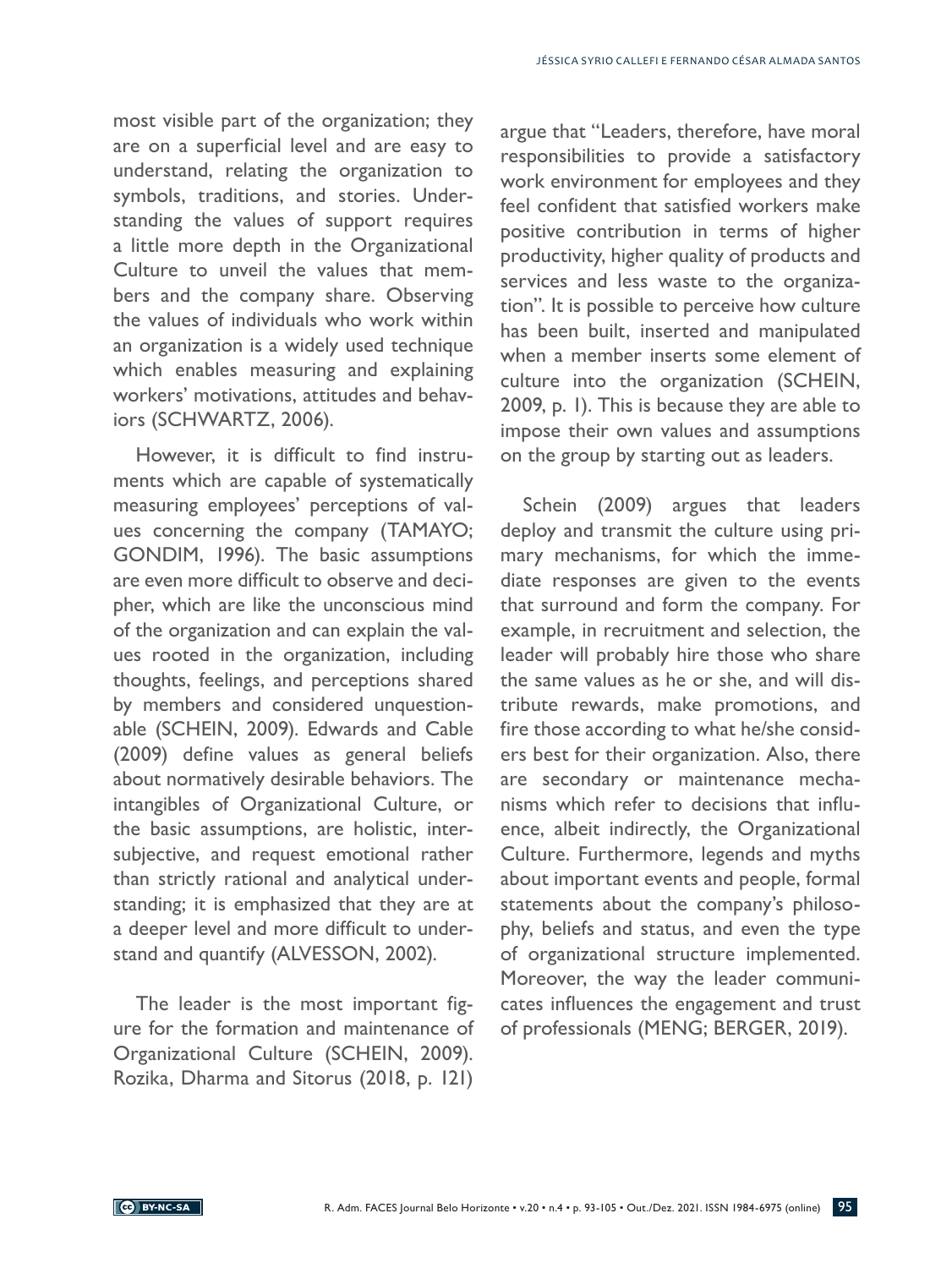In addition to the fundamental role of the leader, the individuals who compose the organization are also responsible for maintaining the values present in the Organizational Culture. Culture is a collective phenomenon which influences thoughts, feelings, and actions, even though each individual has their own aspirations (HOF-STEDE; HOFSTEDE; MINKOV, 2010). All members of an organization are believed to influence both the formation and maintenance of the culture and organizational strategy. According to Tamayo and Gondim (1996), the values of the organization are identified in the employees' daily discourse, which allows the organization to be understood from the perception of its members. However, organizational values should not be confused with workers' values or the values they would like to have in the company. Organizational values are those perceived by employees as effectively characteristic of the organization (TAMAYO; GONDIM, 1996), even if subcultures within the same company are also considered since the needs and motivational factors of a sector of the organization will not necessarily be the same as another (HOFSTEDE, 1998).

All understanding of Organizational Culture is important because the success of companies is more related to company values, personal beliefs and vision, and less to resource advantages, or market and competitive positioning (CAMERON, QUINN, 2006).

## **CULTURAL TYPES, CULTURAL DIMENSIONS AND ORGANIZATIONAL VALUES**

Cameron and Quinn (2006) classified companies into four types of competitive values, namely: Clan, Adhocracy, Hierarchical and Market. Hierarchical culture focuses on formalization, predictability, hierarchy, and rules; Market culture seeks competitiveness and productivity; Clan culture contains greater cohesion, participation, and consensus among working groups; and Adhocracy focuses on specialization, flexibility and creativity.

Companies classified as Hierarchical and Clan have greater internal focus and integration, while Adhocracy and Market have an external focus and differentiation. In addition, Hierarchical and Market values seek stability and control, while Clan and Adhocracy seek flexibility and criteria (CAMERON; QUINN, 2006).

Hofstede (1980) first defined four Cultural Dimensions: Power Distance, Uncertainty Avoidance, Individualism-Collectivism and Masculinity. Later, Hofstede (2001) presented the fifth dimension as Long Term Orientation, and Hofstede, Hofstede and Minkov (2010) presented the sixth dimension as Indulgence-Restraint. Hofstede's (1980) cultural values are more related to individuals' emotions than to attitudes, behaviors and work performance, although they also have statistically

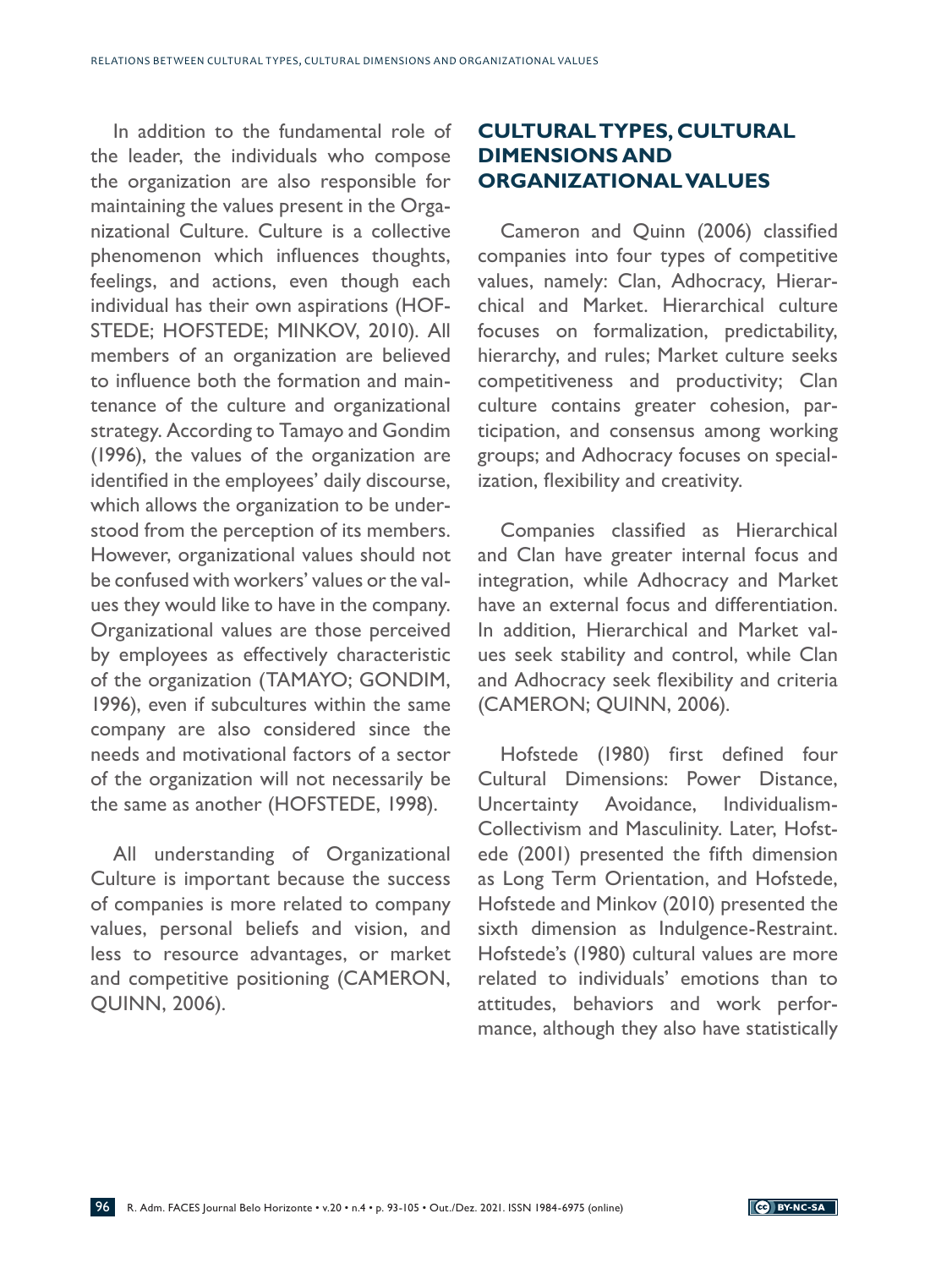significant associations (TARAS; KIRK-MAN; STEEL, 2010).

Power Distance demonstrates how members accept the fact of power inequality in the structure. This dimension can be measured in terms of the accessibility level to supervisors, rights and privileges regarding power, sense of obedience or equality with members of greater power, and dependence or freedom to make decisions. A high Power Distance relates to accepted inequality and a low Power Distance to minimized inequality (HOFST-EDE, 1980).

Uncertainty Avoidance relates to how individuals feel in unfamiliar situations, meaning how they deal with and create rules and procedures to make society more predictable. Societies with a strong Uncertainty Avoidance create more formal rules, absolute truths, provide career stability, and tolerate less non-standard behavior and ideas imposed by this society as the right one (HOFSTEDE, 1980).

Individualism-Collectivism deals with how individuals make decisions considering other members of society beyond themselves. In a Collectivist culture, the goals of the group are fulfilled, as well as the general welfare. In an Individualistic culture, personal obligations are fulfilled in the first place (HOFSTEDE, 1980).

The Masculinity dimension is related to societies driven by competition, results and more assertive actions within the decisions to be made. Meanwhile, the Femininity dimension is related to a greater concern for the well-being of members and a better quality of life for all (HOFSTEDE, 1980).

Long Term Orientation is about encouraging people to prepare for the future to invest and be economical. According to Hofstede, Hofstede and Minkov (2010), this includes values of freedom, rights and fulfillment. Thus, a Long Term Orientation society encourages postponing desires in the present moment for a better future. In contrast, a Short Term Orientation society encourages immediate profits, results, and spending, agreeing with the main core values of work: learning, adaptability, responsibility, and self-discipline (HOFSTEDE; HOFSTEDE; MINKOV, 2010).

The sixth dimension, which analyzes happiness and life control, is Indulgence-Restraint. A society which focuses on Indulgence has its members thinking of present happiness, free behavior, seeking greater immediate satisfaction, and individuals are more complacent. Whereas in a society with a tendency towards restriction there is greater regulation and containment of behaviors considered inappropriate by society, and people are more reserved (HOF-STEDE; HOFSTEDE; MINKOV, 2010).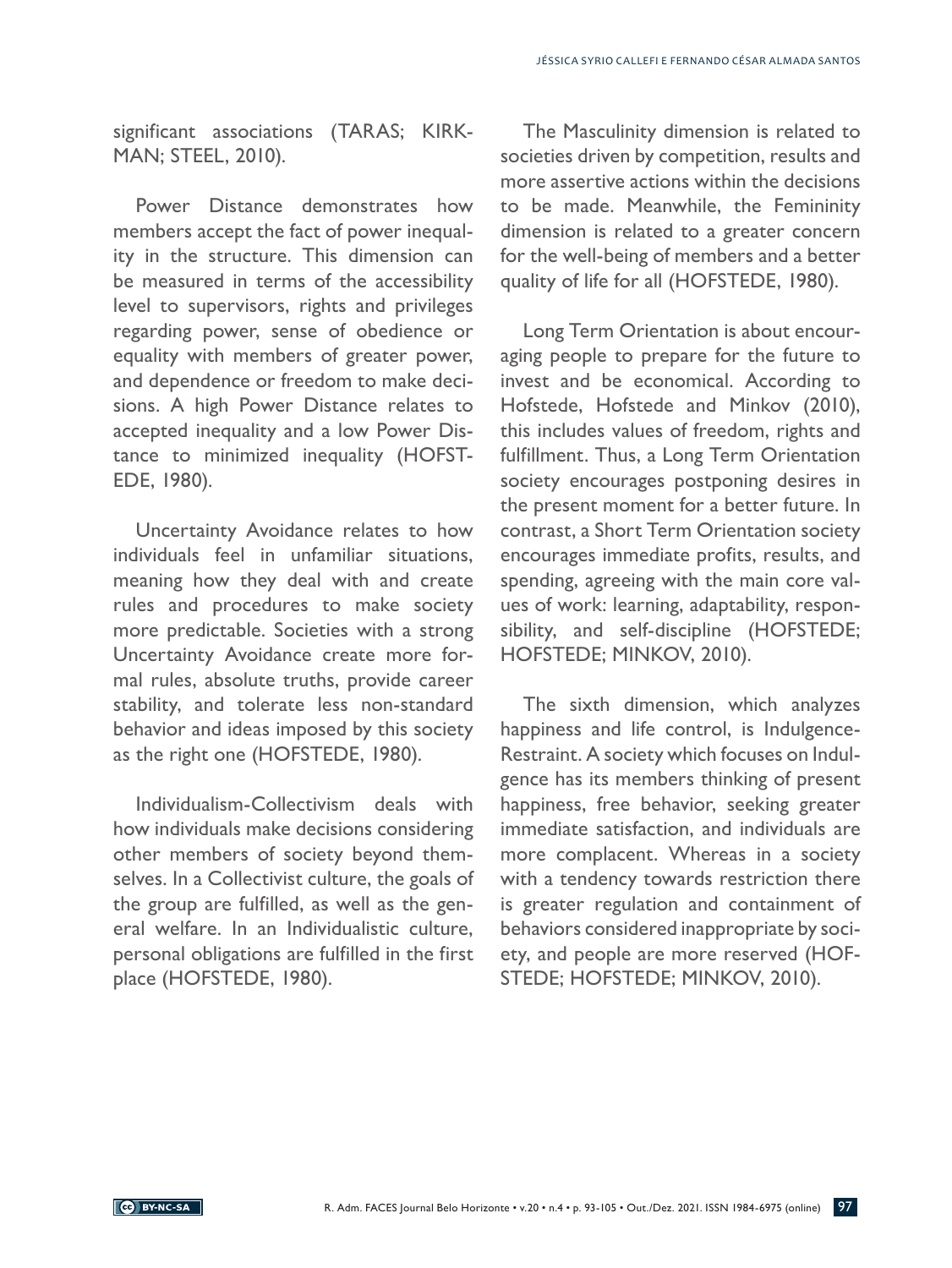According to Tamayo and Gondim (1996, p. 63), organizational values are "hierarchically organized principles or beliefs relating to types of structure or desirable behavioral models that guide the life of the company and serve individual interests, collective or mixed". These values play a key role in explaining the underlying motivations of attitudes and behaviors (SCHWARTZ, 2006), since "even if they want to report their priorities, people's responses will largely reflect normative hierarchies if those priorities are determined by culture" (SCHWARTZ, 1992, p. 1992).

Schwartz (1992) postulated ten Organizational Values related to basic values and framed them in four motivational emphases. Within these values, Schwartz (2012) observed that there were emotional emphases which showed that some of the values were more related to each other. Self-enhancement and Openness to change are associated with a personal focus and are governed by personal interests and characteristics. In contrast, Self-transcendence and Conservation are linked to a social focus regulated by the social relations between members. In addition, Selfenhancement and Conservation tend more towards anxiety-based values, loss prevention, and self-protection against threats, and Self-transcendence and Openness to change are related to anxiety-free values, promotion of gain goals, and self-expansion and growth.

Despite having this overview of values, Schwartz (1999, p.31) defined some Organizational Values which best explain the work environment, namely:

*Affective autonomy: varied life, exciting life, pleasure, enjoying life.*

*Intellectual autonomy: creativity, broadminded, curious.*

*Conservatism: family security, respect for tradition, social order, moderate, honor elders, national security, clean, forgiving, politeness, protecting public image, obedient, wisdom, devout, self-discipline. Mastery: capable, choosing own goals, successful, independent, ambitious, daring. Harmony: unity with nature, protect environmental, world of beauty. Hierarchy: humble, authority, influential, wealth, social power. Egalitarianism: world of peace, social jus-*

*tice, honest, helpful, responsible, freedom, accept portion in life, equality, loyal.*

It is noteworthy that most employees can detect which values dominate the climate and organizational culture in which they work (TAMAYO; GONDIM, 1996). Therefore, the opinion of the members enables advances in understanding the reality of an organization.

### **Methodology**

To achieve the objective of this research, a synthesis of theoretical framework was implemented (ROCCO; PLAKHOTNIK, 2009). The terms "Hofstede", "Schwartz", "Cameron", Quinn", "Organizational" were searched. A total of 163 articles were found and the final sample of articles was 24. Figure 1 shows the document selection with removals.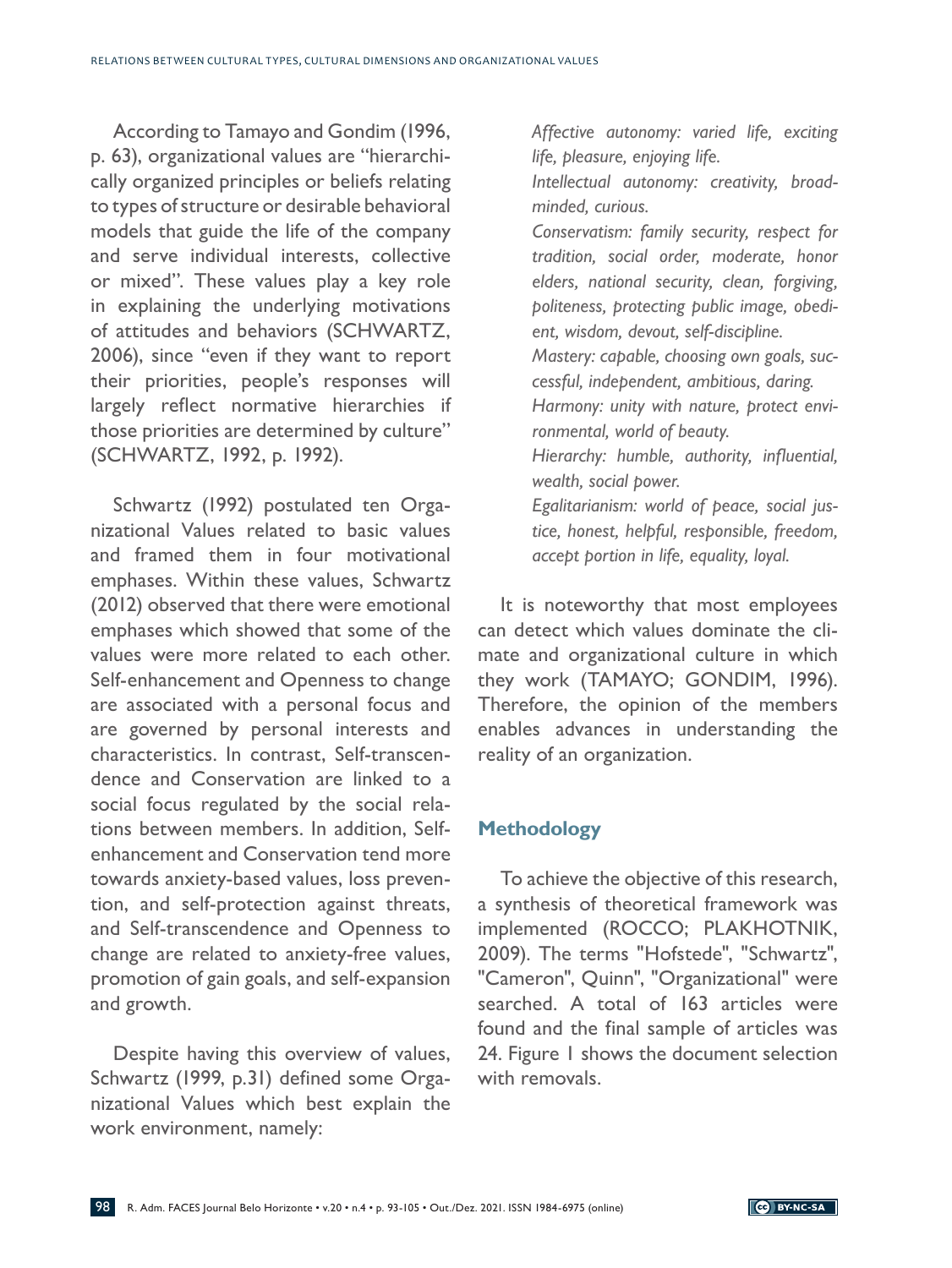

#### **Figure 1 - Document selection**

SOURCE: AUTHORS (2022).

Thus, evidence of culture were searched for in the selected articles using the presented theories.

### **DISCUSSION OF CULTURE THEORY RELATIONS**

#### **Adhocracy**

In Adhocracy (CAMERON; QUINN, 2006) there is a search for innovation and creativity (ARAYESH *et al*., 2017). In order to achieve innovation, it is necessary that employees are less bound by rules and procedures and have more autonomy to be able to create within their work environment. This statement agrees with the study by Felipe, Roldán and Leal-Rodríguez (2017), who found that organizations with an Adhocratic culture are more adaptive and flexible.

According to Omar, Salessi and Urteaga (2017), open and employee-oriented sys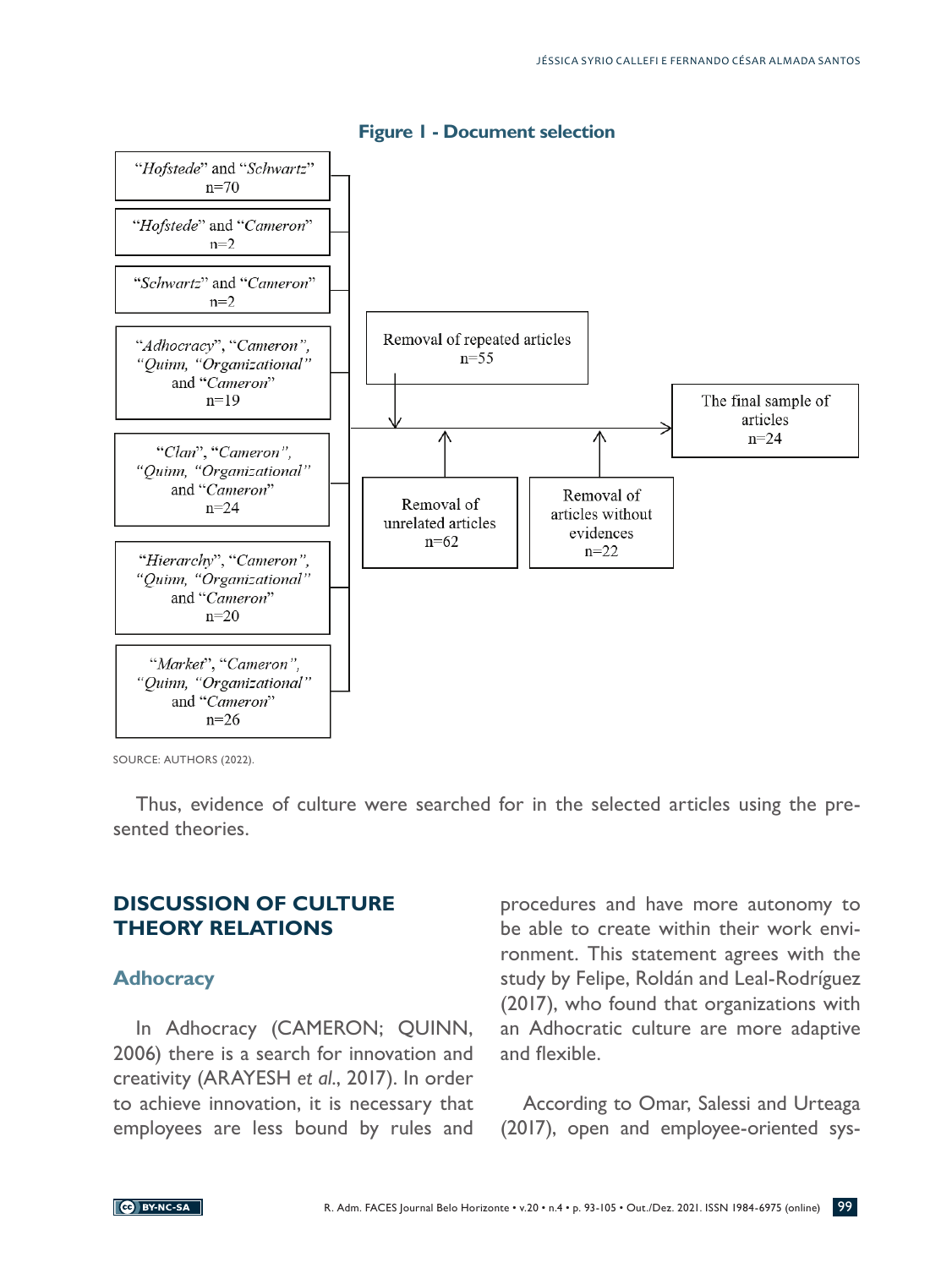tems generate greater harmony in the group through direct and open communication, which also implies in greater job satisfaction. Therefore, Adhocracy converges with a Low Power Distance, Low Uncertainty Avoidance and Long Term Orientation (HOFSTEDE; HOFSTEDE; MINKOV, 2010).

Power relations are minimized in Adhocratic organizations so that members are more free to work as a team and make the most of their skills in favor of the projects developed, which in turn is a characteristic of Collectivism (HOFSTEDE; HOFSTEDE; MINKOV, 2010) and of Intellectual Autonomy (SCHWARTZ, 1999). In addition, individuals have their own goals to achieve, they can work on what brings them the greatest pleasure, and they must necessarily have some autonomy to decide on the progress and objective of their work, which is related to Affective Autonomy and Mastery (SCHWARTZ, 1999). It is noteworthy that Hierarchy and Adhocratic cultures are totally opposite in the strategic approach, since Adhocratic cultures privilege creativity and flexibility, leaving the cost in the background; on the contrary, the Hierarchy culture focuses on efficiency (NASE; ARKESTEIJN, 2018).

### **Hierarchy**

According to Cameron and Quinn (2006), there is strictness with the rules and procedures in the Hierarchy Culture in order to guarantee the predictability of the processes. Standardizations must be obeyed in hierarchical structures, which makes problem solving more bureaucratic (DOSTIYAROVA, 2016). Thus, hierarchical cultures are less likely to promote a climate of innovation (ALAS *et al*., 2012), presenting a culture with characteristics of High Uncertainty Avoidance (HOFSTEDE; HOFSTEDE; MINKOV, 2010).

As noted by Daneshmandnia (2018), executives from hierarchical cultures prefer rules, control and fixed structures to solve problems. According to Arayesh *et al*. (2017), the hierarchical culture has the most structured vision, communication strategy and systemic thinking. For Belias *et al*. (2015), the Hierarchical culture is more rigid and oriented to rules, with formal procedures and policies.

Lorincová, Schmidtová and Balázová (2016) observed that workers in this type of culture considered the performance of managers to be aggressive and goal-oriented, but managers perceived that they only sought to promote a problem-free process. Leaders guided by bureaucracy tend to exalt their qualities as good administrators (VLAICU *et al*., 2019). Likewise, Moreno, Terrazas and Gaggiotti (2018) found that directors who preferred a hierarchical organization were more concerned with an efficient organization, stability, results and control procedures. However, Gimenez-Espin, Jiménez-Jiménez and Martínez-Costa (2012) warn that overcontrol is negatively related to good quality management. Therefore, the form of management found in the Hierarchical culture (CAMERON; QUINN, 2006) contains characteristics of Long Term Orientation,

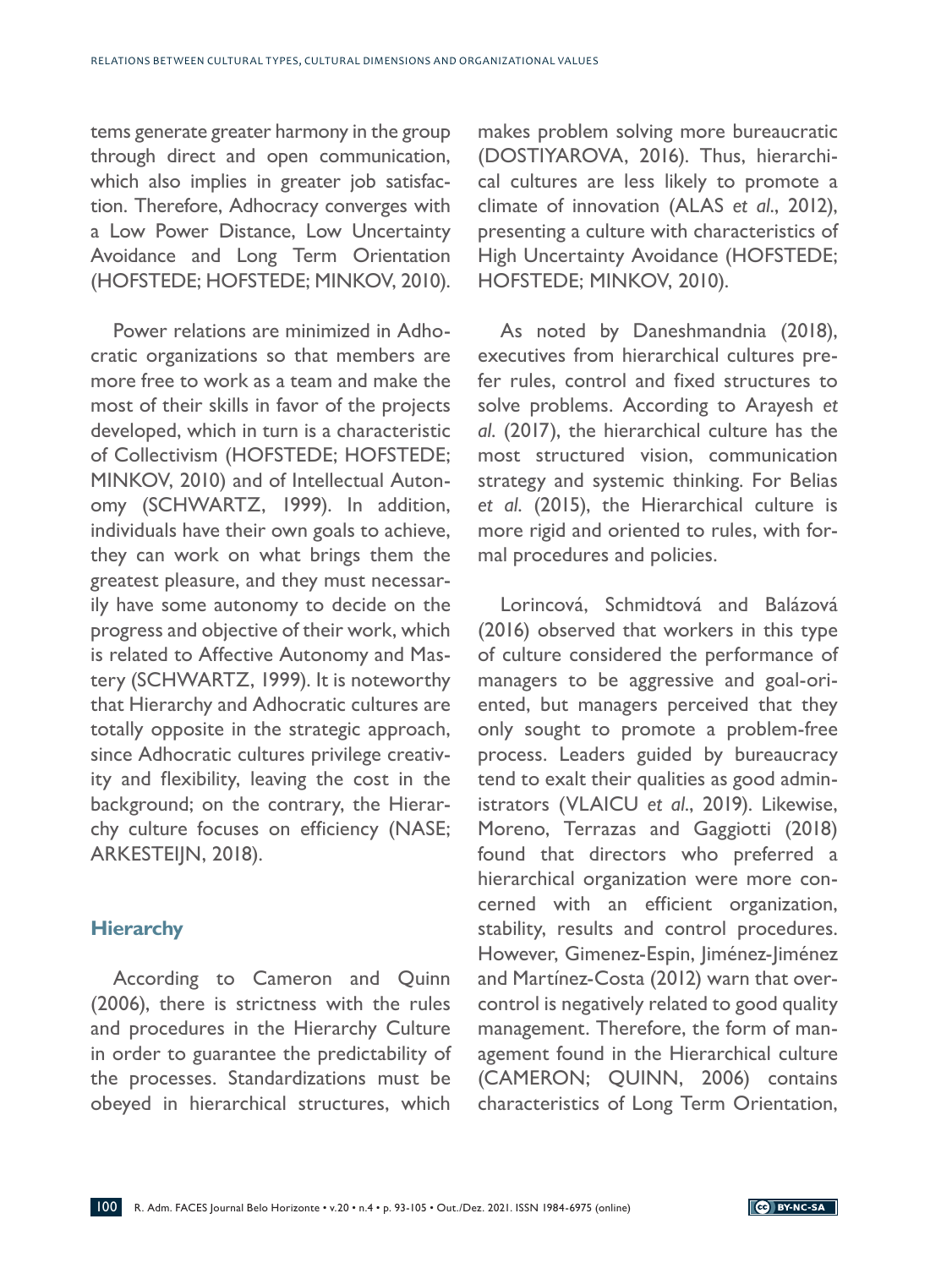Masculinity, High Uncertainty Avoidance and High Power Distance (HOFSTEDE, HOFSTEDE; MINKOV, 2010).

Kucharska, Wildowicz-Giegiel and Bedford (2018) found that formal relations between management and workers prevent sharing information, but formalizations and standardizations can improve clarity in performing tasks. Workers in the hierarchical culture, even those who declare themselves satisfied with the work they do, assume that they would prefer a different job, with more flexible and adaptive characteristics (BELIAS *et al*., 2015). Therefore, decisions in the Hierarchy Culture are made more by a rational than an emotional bias, and few errors are revealed because it is a rigid structure. Regarding the relationship between peers and the boss, Pilch and Turska (2015) affirm that the Hierarchy Culture is more permissible to behaviors of aggression and intimidation, relating to Masculinity and Restraint (HOFSTEDE; HOFSTEDE; MINKOV, 2010).

Omar, Salessi and Urteaga (2017) warn that rigid control practices hinder worker autonomy, negatively affect self-esteem and motivation, and create a negative impact on worker well-being. Likewise, a rigid hierarchical structure contributes to social inequality at work, which promotes higher levels of job dissatisfaction (KUCHAR-SKA; WILDOWICZ-GIEGIEL; BEDFORD, 2018). In addition, Kucharska, Wildowicz-Giegiel and Bedford (2018) found that the Power Distance and Uncertainty Aversion are the two dimensions which have a significant relationship with knowledge sharing.

In other words, less information is shared in restrictive environments, which is evidence of Individualism (HOFSTEDE; HOF-STEDE; MINKOV, 2010).

The Organizational Values of Hierarchy, Mastery and Conservatism (SCHWARTZ, 1999) are congruent with the Hierarchy Culture, since maintenance of the hierarchical structure permeates power relations, transfer and maintenance of the same way of thinking and escape from changes.

Nase and Arkesteijn (2018) observed that Market and Hierarchy Cultures (CAM-ERON; QUINN, 2006) dominate corporations which work in finance, business consulting, as well as very large organizations, in the quest to obtain stability and control to promote efficiency and market share advantage. For Sugita and Takahashi (2015), the hierarchical culture can hamper managerial performance, however, the mixture of a hierarchical culture with the Adhocratic culture can improve long-term management, bringing better results.

### **Market**

The Market Culture presents itself with a profile that exalts competition and assertiveness in the market, in addition to values oriented towards results and competitive goals (CAMERON; QUINN, 2006). Übius and Alas (2009) found that when the Market Culture is understood in the context of social responsibility, it focuses more on corporate and performance issues, and less on social issues and the interests of mem-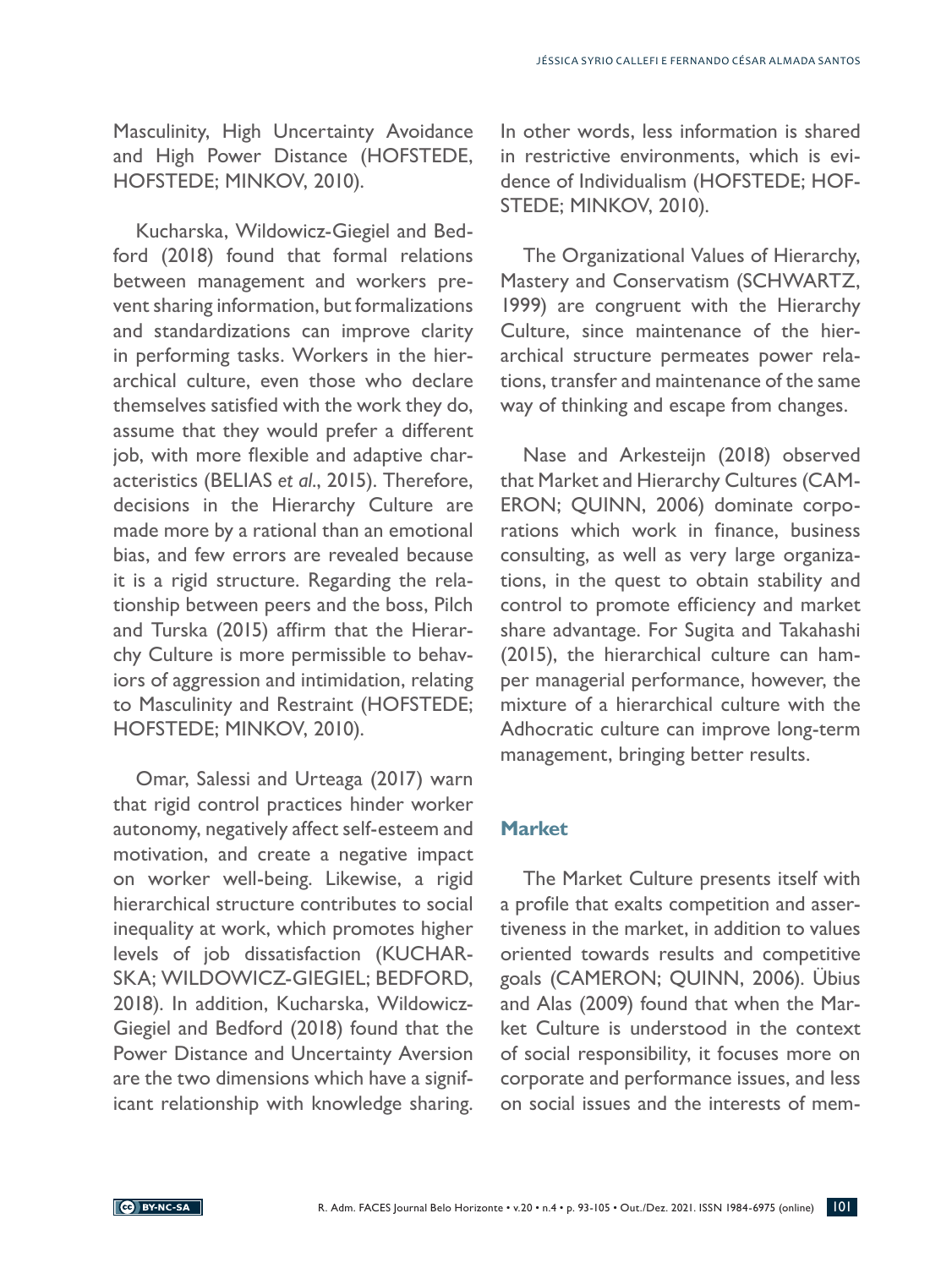bers. Wiewiora *et al*. (2013) observed that managers in market cultures did not transmit knowledge, as they felt that having them only for themselves left them in a privileged position. Thus, members are more likely to think of themselves in making decisions and focusing on scaling to the highest positions. Therefore, this cultural type is related to characteristics of High Power Distance, Short Term Orientation and Individualism (HOFSTEDE, 1980; 2001).

It appears that companies with a cultural focus on the Market (CAMERON; QUINN, 2006) are more aggressive with competition and this type of behavior is reflected within the organization as a whole (DOSTI-YAROVA, 2016). Arayesh *et al*. (2017) assume that market culture has a greater impact on strategy analysis than other cultural types. Low Uncertainty Aversion and Short Term Orientation (HOFSTEDE, 1980; 2001) explain the rapid positioning in the market to profit according to opportunities. Therefore, the Intellectual Autonomy and Mastery (SCHWARTZ, 1999) best represent it, as these Organizational Values are more inclined to achieve goals, be successful and bold, as well as focusing on achieving goals (SCHWARTZ, 1992) .

### **Clan**

The main characteristics of the Cameron and Quinn Clan Culture (2006) are collaboration between members and teamwork. Wiewiora *et al*. (2013) observed that some practices are common in the Clan culture, such as the focus on teamwork, involvement and recognition of employees,

and an environment with members willing to help each other. Thus, sometimes members fail to perform their tasks, considered to be the main ones, to assist in the tasks of other members in favor of the best result for the organization as a whole. Therefore, there are characteristics of Low Power Distance, Femininity, Collectivism (HOF-STEDE; HOFSTEDE; MINKOV, 2010) and Equalitarianism (SCHWARTZ, 1999).

According to Hitka *et al*. (2018) in a study on the Baby Boomer generation, there is a preference for new generations to work in organizations that have a friendly work environment and share the same values, which is related to Harmony (SCHWARTZ, 1999).

In this same context, Lorincová *et al*. (2016) observed that even working in a company oriented towards goals and tasks, workers preferred a friendly and familiar environment to work. According to Pilch and Turska (2015), the spirit of collaboration between members creates a more understanding and tolerant environment, therefore, Indulgence (HOFSTEDE, HOF-STEDE, MINVOK, 2010) and having Affective Autonomy (SCHWARTZ, 1999).

In the Clan culture, workers perceive the work environment as a familiar place, perceive leaders as mentors and seek to achieve long-term goals which are present in an institutional plan (MORENO *et al*., 2018). Thus, they are related to characteristics of Low Power Distance, Collectivism and Long Term Orientation (HOFSTEDE; 1980; 2001).

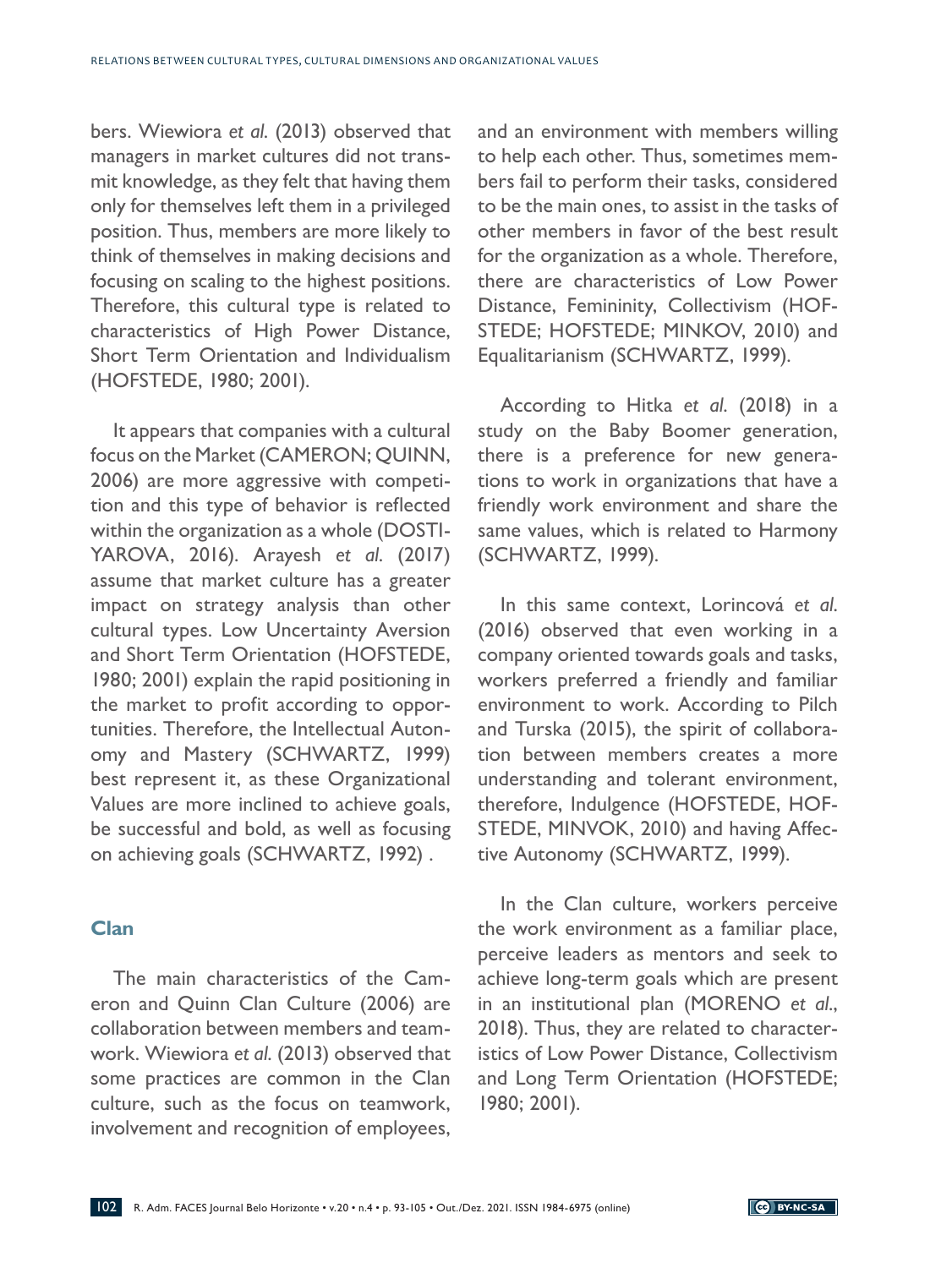Regarding the strategic positioning of companies with a Clan culture, Arayesh *et al*. (2017) argue that vision and systematic thinking are essential elements to be used in this cultural type. In addition, Vlaicu *et al*. (2019) suggests that managers reduce bureaucracy and make organizations more flexible through team building, teamwork and collaboration, as in Clan culture.

### **CONCLUSIONS**

Several relationships between the theories of Cultural Types, Cultural Dimensions and Organizational Values were observed from the scientific evidence. Chart I presents a summary of the relationships found.

| <b>Cultural Types (Cameron;</b><br>Quinn, 2006) | <b>Cultural Dimensions</b><br>(Hofstede; Hofstede;<br><b>Minkov, 2010)</b>                                   | <b>Organizational Values</b><br>(Schwartz, 1999)                     |
|-------------------------------------------------|--------------------------------------------------------------------------------------------------------------|----------------------------------------------------------------------|
| <b>Adhocracy</b>                                | <b>Low Power Distance</b><br>Low Uncertainty Avoidance<br>Long Term Orientation<br>Collectivism              | <b>Affective Autonomy</b><br><b>Intellectual Autonomy</b><br>Mastery |
| <b>Hierarchy</b>                                | <b>High Power Distance</b><br><b>High Uncertainty Avoidance</b><br>Masculinity<br>Restraint<br>Individualism | Conservatism<br>Mastery<br>Hierarchy                                 |
| <b>Market</b>                                   | Low Uncertainty Avoidance<br><b>High Power Distance</b><br>Individualism<br><b>Short Term Orientation</b>    | <b>Intellectual Autonomy</b><br>Mastery                              |
| Clan                                            | <b>Low Power Distance</b><br>Collectivism<br>Femininity<br>Indulgence<br>Long Term Orientation               | <b>Affective Autonomy</b><br>Equalitarianism<br>Harmony              |

### **Chart 1 - Summary of results**

SOURCE: AUTHORS (2021).

This summary contributes by bringing a synthesis of the theories most cited by academia within the Organizational Culture area and its relations. Understanding the Organizational Culture and using these

theories together enables deeper understanding of organizations, and managers can make decisions based on how the organization behaves and how the organization is expected to be.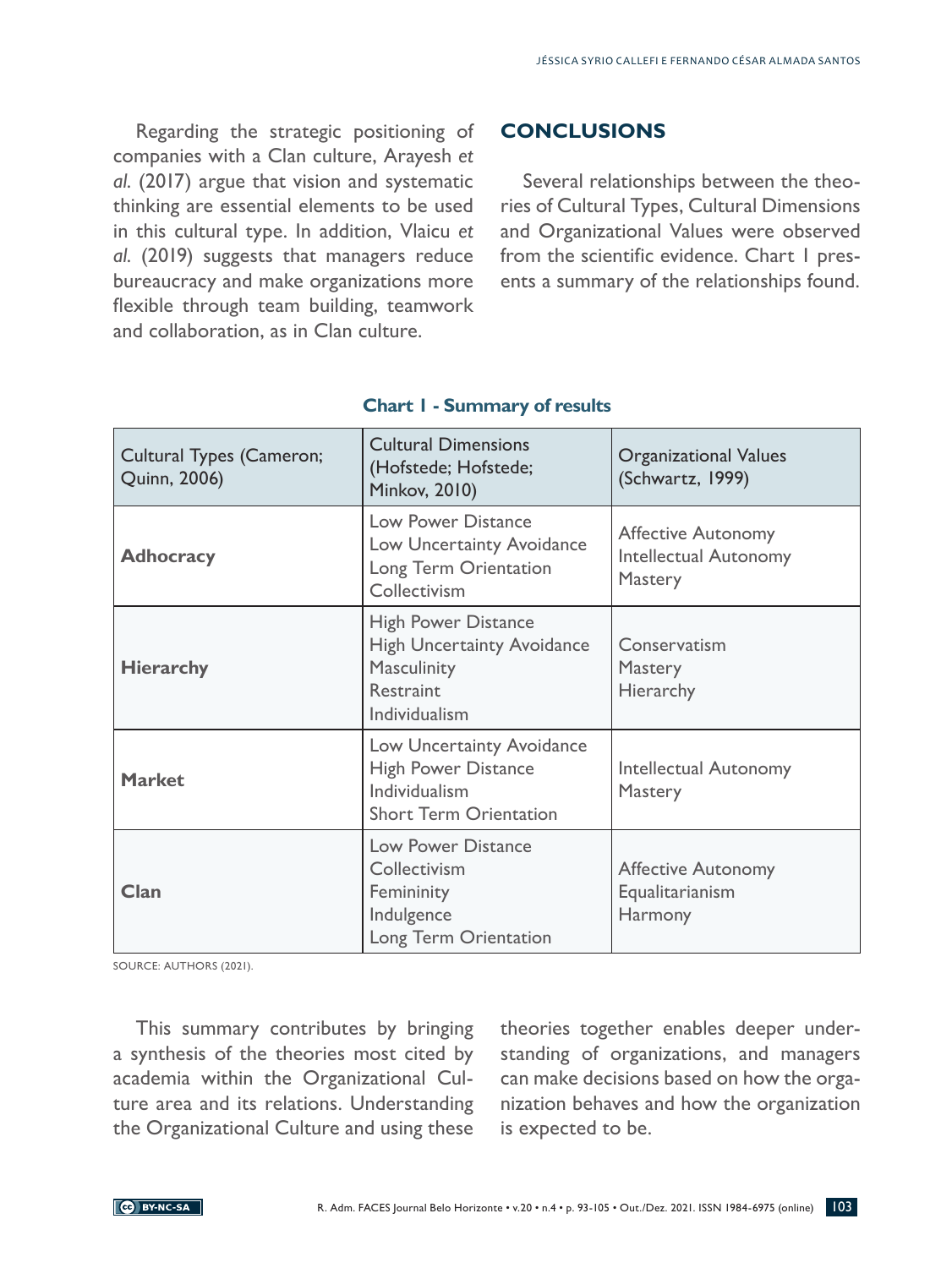#### **REFERENCES**

- ALAS, R.; ÜBIUS, Ü.; GAAL, MA. Predicting innovation climate using the competing values model, **Procedia – Social and Behavioral Science**, v.62, p. 540-544, 2012.
- ALVESSON, M. **Understanding organizational culture**. London: Sage Publications, 2002.
- ARAYESH, M.B.; GOL-MOHAMMADI, E.; NEKOOEE-ZADEH, M.; MANSOURI, A. The effects of organizational culture on the development of strategic thinking at the organizational level, **International Journal of Organizational Leadership**, v.6, pp.261-275, 2017.
- BELIAS, D.; KOSTELIOS, A.; VAI-RAKTARAKIS, G.; SDROLIAS, L. Organizational culture and job satisfaction of Greek banking institutions, **Procedia – Social and Behavioral Science**, v. 175, pp.314-323, 2015.
- CAMERON, K. S.; QUINN, R. E. **Diagnosing and changing organizational culture**. San Francisco: Jossey-Bass, 2006.
- DADGAR, H.; MARZOOGHI, R.; TORKOZADEH, J.; MAH-AMMADI, M.; BARAHOUEI, F. A comparative evaluation of the perception of lecturers, employees and students about the organizational culture of Shiraz University, **Life Science Journal**, v.10 No.1, pp.441-448, 2013.
- DANESHMANDNIA, A. The influence of organizational culture on information governance effectiveness, **Records Management Journal**, v.2, n.1/2, pp.18-41, 2019.
- DOSTIYAROVA, A. Student´s perception of organizational culture at Kimep University based on OCAI instrument, **Bulletin of Nacional Academy of Scien-**

**ces of the Republic of Kazakhstan**, v.3, pp.89-94, 2016.

- EDWARDS, J. R.; CABLE, D. M. The value of value congruence. **Journal of Applied Psychology**, v. 94, n. 3, pp. 654-677, 2009.
- FELIPE, C.M.; ROLDÁN, J.L.; LEAL- -RODRÍGUEZ, A.L. Impact of organizational culture values on organizational agility, **Sustainability***,* v.9, n.2354, pp.1-23, 2017.
- GIMENEZ-ESPIN, J.A; JIMÉNE-Z-JIMÉNEZ, D.; MARTÍNEZ- -COSTA, M. Organizational culture for total quality management, **Total Quality Management***,* pp.1-15, 2012.
- HITKA, M.; LORINCOVÁ, S.; BAR-TÁKOVÁ, G.P.; LEZBETINOVÁ, L.; STARCHON, P.; LI, C.; ZABOROVA, E.; MARKOVA, T.; SCHMIDTOVÁ, J.; MURA, L. Strategic tool of human resource management for operation of SMEs in wood-processing industry, **BioResources.com***,* v.13 n.2, pp.2759-2774, 2018.
- HOFSTEDE, G. Identifying organizational subcultures: an empirical approach. **Journal of Management Studie***s*, v. 35, n. 1, p. 1-12, 1998.
- HOFSTEDE, G. **Culture's consequences**: comparing values, behaviors, institutions, and organizations across nations. 2. ed. Thousand Oaks, CA: Sage Publications, 2001.
- HOFSTEDE, G. Motivation, leadership and organization: do American theories apply abroad. **Organizational Dynamics**, v. 9, n. 1, pp. 42-63, 1980.
- HOFSTEDE, G.; HOFSTEDE, G. J.; MINKOV, M. **Culture and organizations**: software of the mind. 3 ed. McGrawHill, 2010.
- KUCHARSKA, W.; WILDOWIC-Z-GIEGIEL, A.; BEDFORD, D. A. D. The Mediation Function of Job Satisfaction's between

Organizational Culture Dimensions and Knowledge Sharing, in: BOLISANI E.; DI MARIA, E.; SCARSO, E. (eds). Proceedings of the 19th European Conference of Knowledge Management, v. 1, pp. 430-438, 2018.

- LORINCOVÁ, S.; SCHMIDTOVÁ, J.; BALÁZOVÁ, Z. Perception of the corporate culture by managers and blue collar workers in Slovak wood-processing businesses, **Acta Facultatis Xylologiae Zvolen***,* v.58, n.2, pp.149-163, 2016.
- MORENO, A.E.; TERRAZAS, C.P.J.; GAGGIOTTI, H. Cultura organizacional e inteligencia competitiva en una institución de educación superior del norte de México, **Revista de Ciencias Sociales y Humanidades**, v.27, n.53, pp.34-60, 2018.
- NASE, I.; ARKESTEIJN, M. Corporate real estate strategies and organizational culture, **Journal of Corporate Real Estate**, v.20, n.3, pp.154-176, 2018.
- OMAR, A.; SALESSI, S.; URTEAGA, F. Impact of management practices on job satisfaction. **Revista de Administração Mackenzie**, v. 18, n. 5, p. 92–115, 2017.
- PILCH, I.; TURSKA, E. Relationships between Machiavellianism, organizational culture, and workplace bullying: emotional abuse from the target´s and the perpetrator´s perspective, **J Bus Ethics**, v.128, pp.83-93, 2015.
- ROCCO, T. S.; PLAKHOTNIK, M. S. Literature reviews, conceptual frameworks and theoretical frameworks: Terms, functions and distinctions. **Human Resource Development Review**, v.8, n.1, pp. 120-130, 2009.
- ROZIKA, W.; DHARMA, S.; SITO-RUS, T. Servant leadership, personnel's job satisfaction: the role of organizational culture